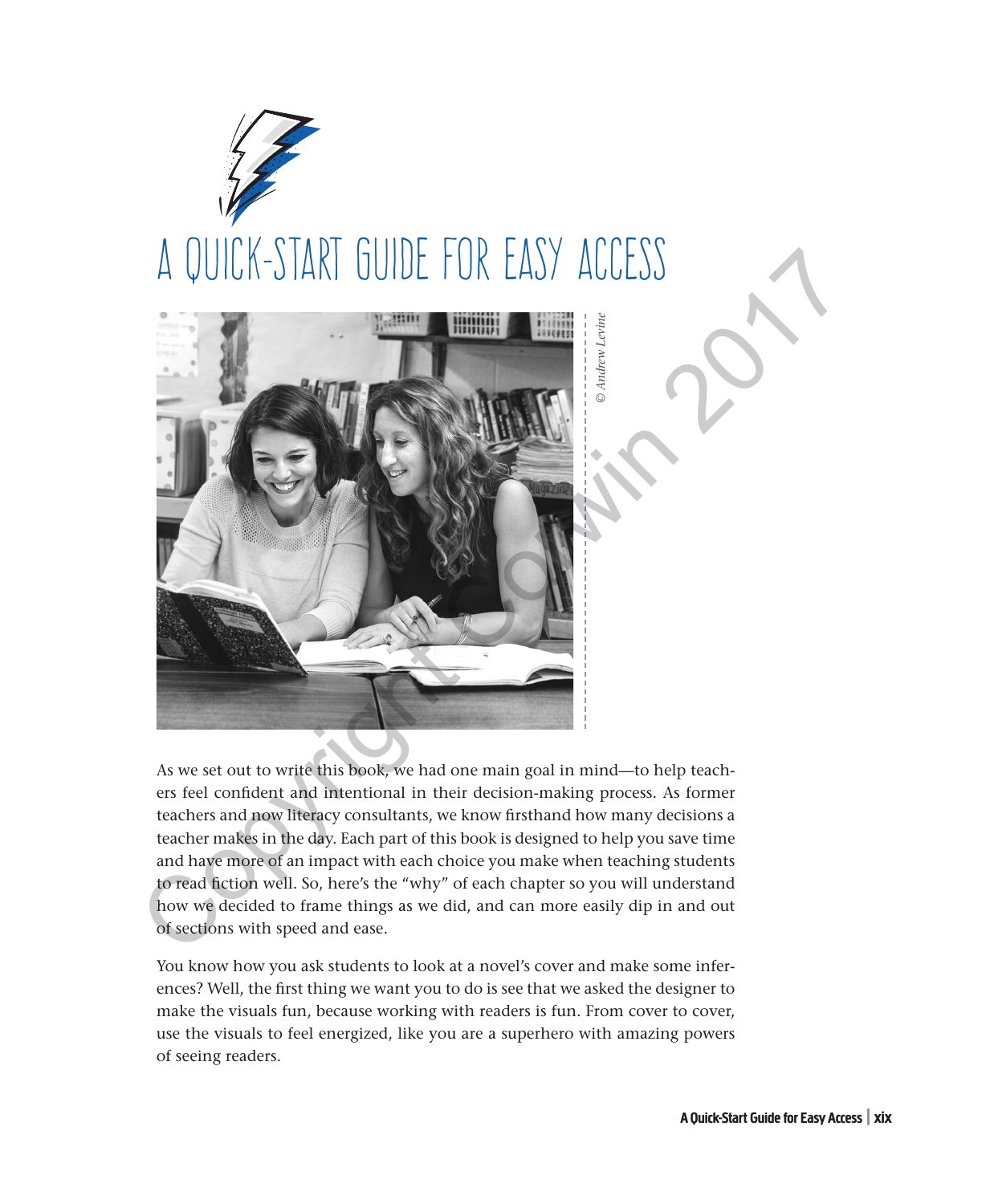

Thin-slicing, the book's metaphor. Yep, think about julienning carrots like a master chef does. That's the decision-making speed of a teacher, all right. You'll read more about it starting on page 4. Look for this icon whenever you want to zoom in on when we are especially doing our decision making.

**Chapter 1: Each Classroom Moment Is an Instructional Decision.** We explain the theory and practice of decision making when it comes to that essential question, "What do I teach readers tomorrow?" This chapter helps us understand why it is essential to get to know our students' thinking well enough to plan our next teaching steps based on what they need. No matter what reading program or model you use, it is never as effective as basing our instruction on the needs of the students in front of us. In this chapter, we explain

- A decision-making process that streamlines planning while maintaining integrity based on the concept of "thin-slicing"
- Common decision-making styles and habits we might want to shift to be our most effective selves
- Why it is essential to let our students be our guides

**Chapter 2: Decisions About Book Selection: Characteristics That Matter Most for Teaching Fiction Readers.** In this chapter, we show book covers and summaries of fifteen of our current favorite fiction texts. We also explain the characteristics and qualities to look for when choosing fiction texts, and offer examples of lessons you can use them with. This chapter is make or break in the sense that all the work of the later chapters will be far easier if you fill your classrooms with high-quality literature. That one move alone offers up richer teaching possibilities and more ambitious decisions to make, because in essence we are asking our students to get into the minds of the smartest authors to ponder the very content, inferences, and inquiries they have. In this chapter, you will find Thin-slicing, the book's metaphor. Yep, think about julienning cary<br>as like a master chef does. That's the decision-making speed of a teacher all right, You'll<br>read more about it starting on page 4. Look for this icon whe

- A list of high-quality and engaging fiction texts
- Characteristics to look for in fiction texts
- Lesson ideas that connect to each text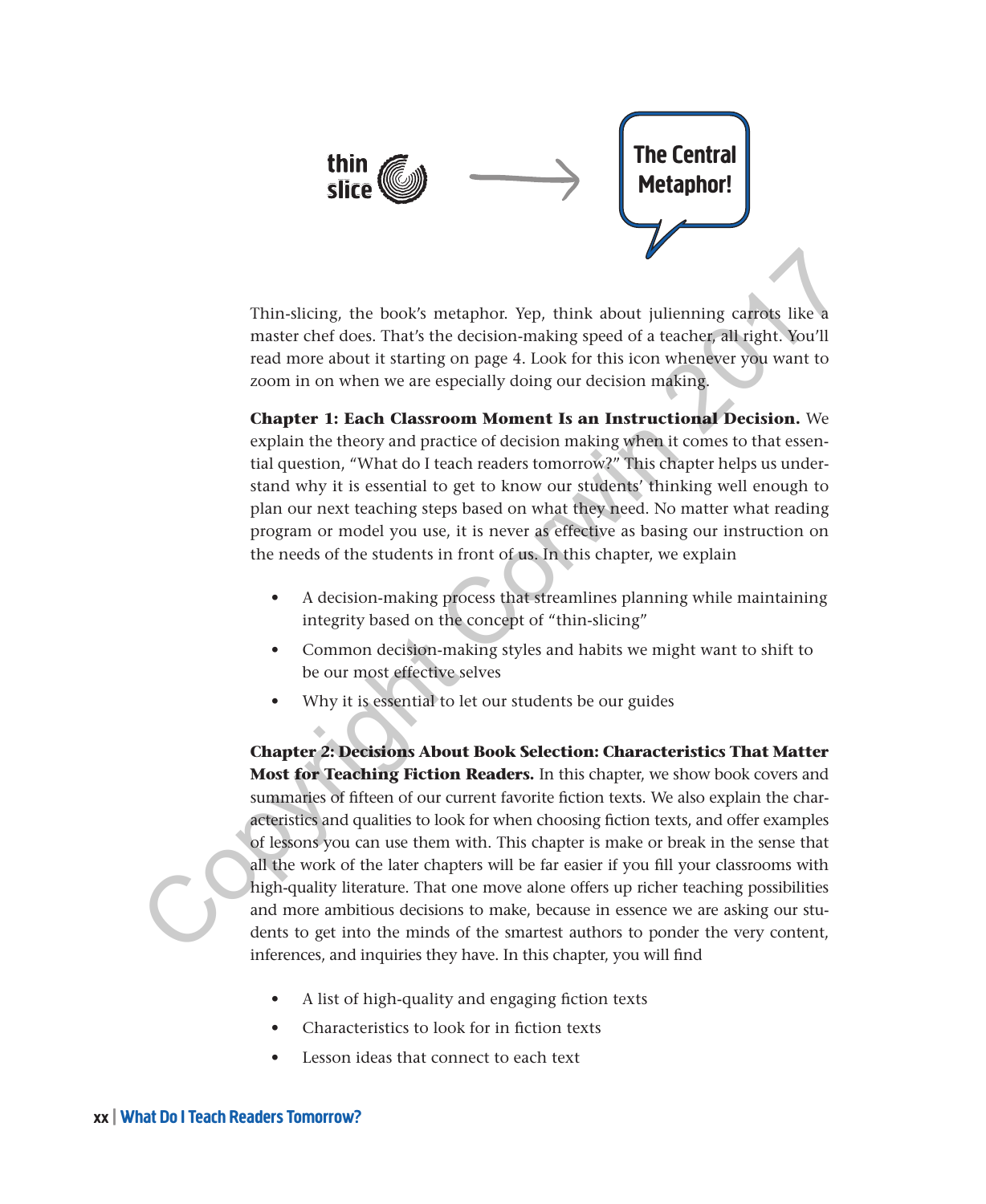**Chapter 3: Decisions About Reading Notebooks: Teach Readers to Develop Thinking About Fiction.** OK, you now have all the students' favorites and Newbery and Caldecott winners since 1975 in book bins. *Check* . Your students read them. *Check*  $\boxtimes$ . Now, we focus on the first step of the intentional decision-making process. The first step is to get reading notebooks up and running in your classroom, because these dog-eared, backpacking, traveling little books contain probably the richest artifacts of your readers' thinking. We show you how to use reading notebooks as the main "archaeological dig" location for uncovering the findings about readers so you can then make more informed instructional choices. When students maintain their own reading notebooks, they get in the habit of using writing as a tool for thinking more deeply about their fiction texts. We focus on the what, why, and how of using writing to collect, develop, and revisit thinking with others. We include

- Teaching ideas for helping students see the benefits and choose to write about their fiction reading
- Lessons for helping students collect thinking in notebook entries
- Why we can let go of a few common practices that might not be serving us or our students and what we can focus our attention on that does work

**Chapter 4: Decisions About Discussion: Teach Readers to Push Their Thinking About Fiction.** On to Step 2! In this chapter, we show you the second way to find information for your intentional decision-making process: what students say about their reading and themselves as readers. We show you how to use student conversations about fiction reading as a frequent forum for "listening for the learning." We share how to teach students to use conversations as a way of deepening their understanding. We include In the books contain probably the richest attracts of your readers thinking<br>
We show you how to use reading notebooks as the main "archaeological dig"<br>
location for uncovering the findings about readers so you can then ma

- Key lessons for teaching students how to develop conversations that stay on topic and help with understanding
- What to look for in student conversations
- How to create classroom environments where students are willing and able to have text-based conversations about their thinking

Notice we don't have you running in twenty directions trying to assess your readers, just these two places: reading notebooks and reading conversations.

**Chapter 5: Decisions About Understanding Characters: Teach Readers to Empathize With Others.** In this chapter and the next, we focus on just two facets of teaching fiction and making instructional decisions about how readers are progressing with them—understanding characters and interpreting themes. Yep, two, not two hundred. Because frankly, we get overwhelmed with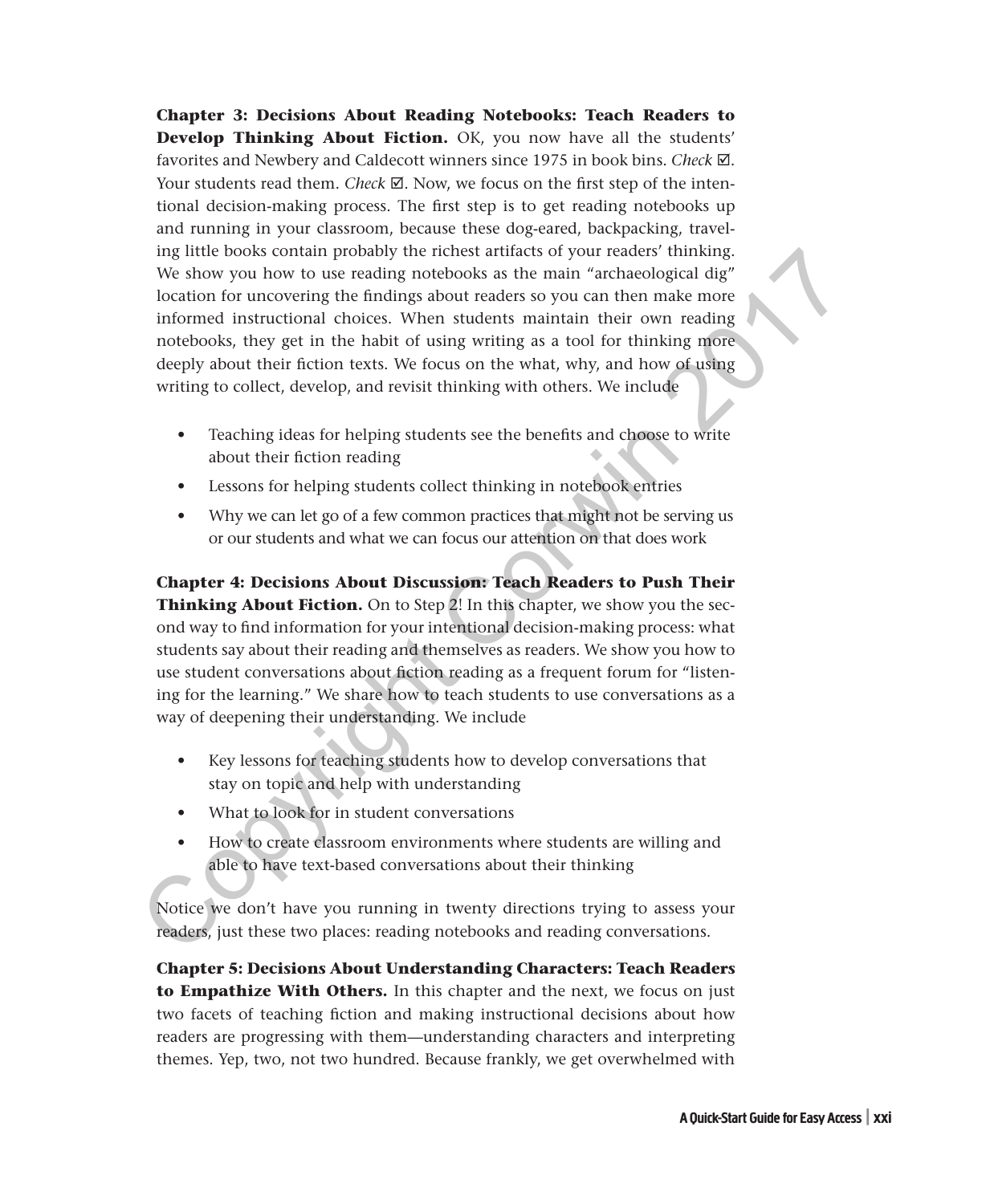hundreds of choices like you do. And more to the point, we believe that virtually every reading skill is naturally embedded in understanding characters and interpreting themes.

Step 3 involves identifying the current types of thinking students are doing, and we've included easy-to-use clipboard notes that show you what to look for. Step 4 occurs when you decide what to teach next from three main options—yes, only three options. We show you how to help students understand characters within and across fiction texts. This section is full of assessment and instructional ideas that will help you get clear on what exactly understanding characters entails so you can teach it to your students. We offer an array of practical tools and resources for quickly looking at students' notebook entries and listening to their conversations so you can thin-slice and name the type of thinking they are using. Then we show you how to quickly decide what to teach next. We teach you how to

- Clearly explain thinking about characters to students with concrete activities and examples
- Show students how to create notebook entries that help them understand characters
- Identify the three types of character thinking in your students' work (Right-Now Thinking, Over-Time Thinking, and Refining Thinking)
- Thin-slice student entries and conversations in order to decide what to teach next
- Recognize the three main teaching choices you can make
- Apply our framework for making quick yet effective instructional decisions

**Chapter 6: Decisions About Interpreting Themes: Teach Readers to Discover Life Lessons.** This chapter also focuses on Steps 3 and 4 of the intentional decision-making process. We show you how to help students interpret themes. We define what we mean by themes and how our understanding of a book is formed around them. Since this is often a complicated concept to teach students, we offer several key lessons to teach with notebook and conversation examples so you can get started right away with your students. After describing the key lessons, we show you the three most common types of thinking about themes—frames, patterns, and lessons learned—and how to identify what your students are doing. In this chapter, we teach you to The decision of the students and conversation of the students and characters within<br>and accorsistent texts. This section is full of assessment and instructional delay<br>so you can teach it to your students. We offer an array

- Define and introduce interpreting themes to students
- Show students notebook entries that can help with interpreting themes